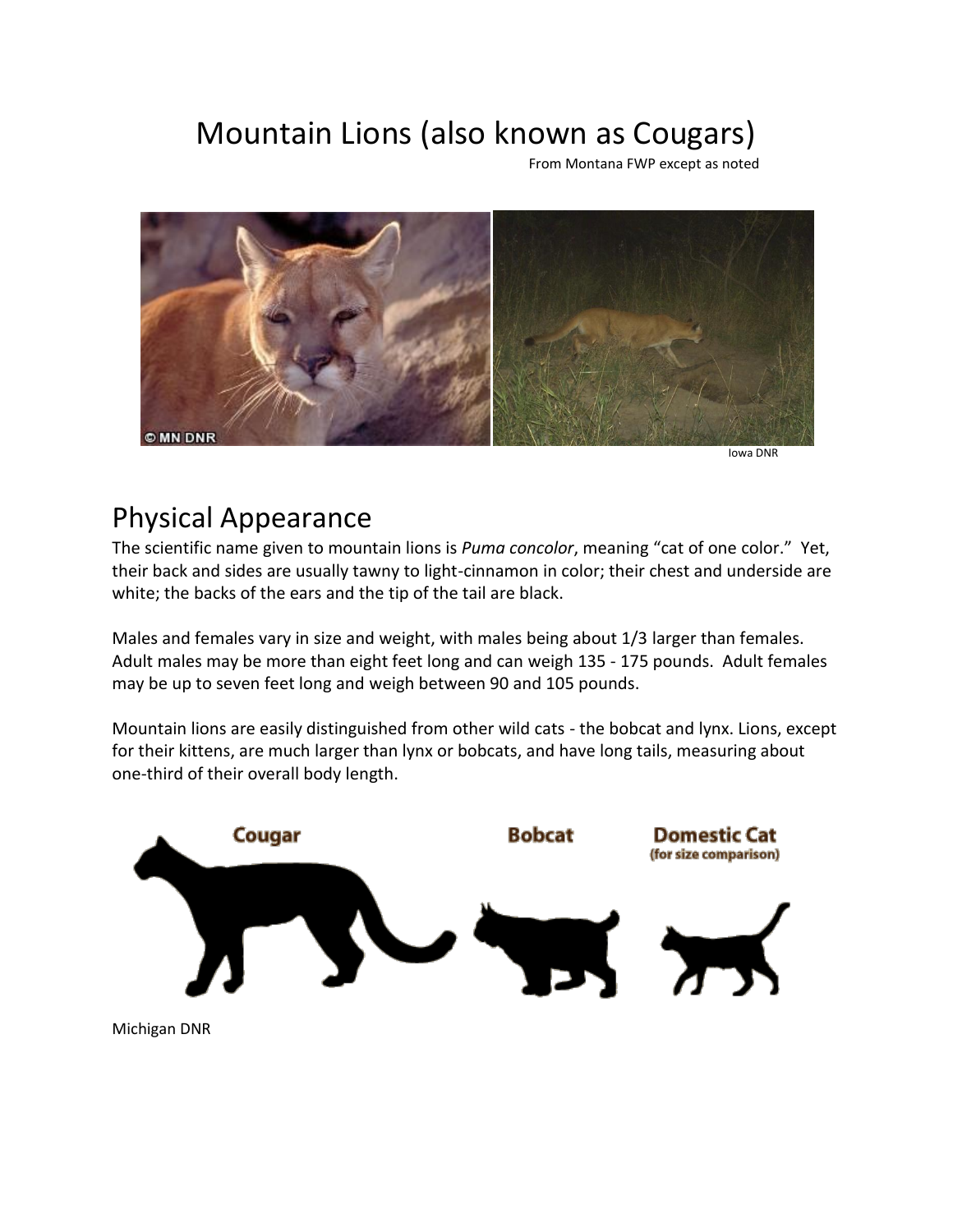## Range, Habitat & Behavior

Mountain lions are the most widely distributed cat in the Americas, found from Canada to Argentina. They live in mountainous, semi-arid terrain, subtropical and tropical forests, and swamps. Mountain lions are most common where there is abundant prey, rough terrain, and adequate vegetation. They are active year-round. While mountain lions tend to avoid people, they can and do live in close proximity to humans. They tend to be more active when there is less human presence.

The lion's staple diet is meat. Deer and elk, the primary prey species, often are killed with a bite that breaks the neck or penetrates the skull or the kill is from a "choking" bite that crushes the windpipe. The carcass is fed upon and the remainder is cached by covering it with leaves, sticks, or conifer needles. After digesting its meal, the lion will return to feed again. This process is repeated until practically all edible portions have been eaten. Lions are also known to prey upon beaver, rabbits, bighorn sheep, raccoons, antelope, turkey and even porcupines. They may also prey upon domestic animals including livestock and pets. Since deer and elk are the animals most preyed upon by lions, lions tend to be most active when they are active - at dawn and at dusk.

Mountain lions are very difficult to find unless you know what to look for. The most obvious "sign" of a lion you might come across are tracks left in new snow or on soft ground. Less obvious, but just as telling, is scat (feces).